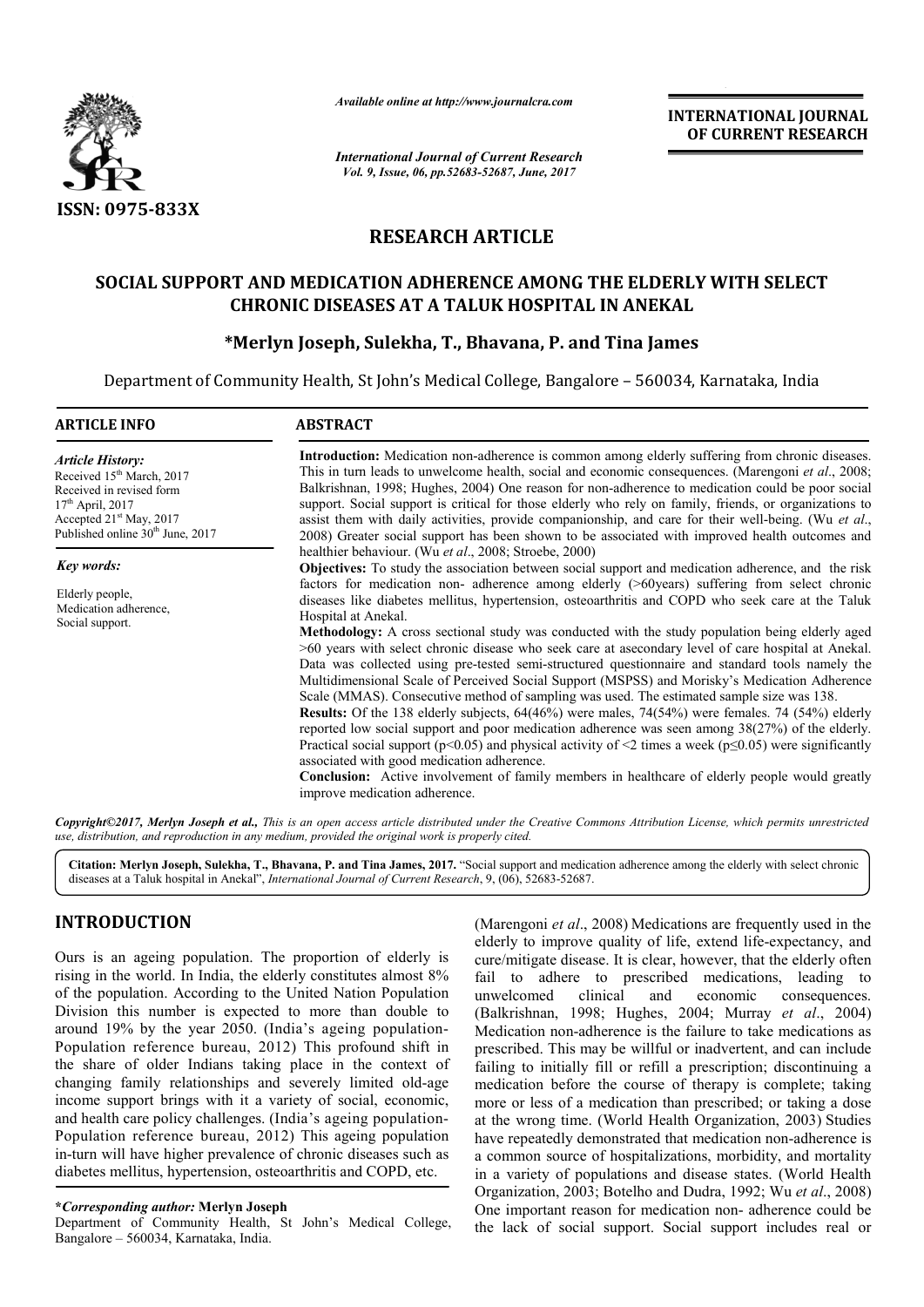perceived resources provided by others that enable a person to feel cared for, valued, and be a part of a network of communication and mutual obligation. Social support can be critical for those older adults who rely on family, friends, or organizations to assist them with daily activities, provide companionship, and care for their well-being. (Stroebe, 2000) Greater social support has been shown to be associated with improved health outcomes and healthier behaviour. (Stroebe, 2000; Seeman, 2000) In this study, we look to study the relationship between perceived social support and the adherence to medication among elderly who are suffering from select chronic diseases. There are not many studies done in India let alone South India to assess the association between social support and treatment adherence. Hence there is scope to study this area of research further. Also, with this study we can try to establish a range of strategies to try and improve adherence among elderly.

### **Objectives**

- 1) To study the association between social support and medication adherence among elderly with select chronic diseases at a secondary level of care hospital at Anekal.
- 2) To study the risk factors for non-adherence to medication in elderly with select chronic diseases at a secondary level of care hospital at Anekal.

## **MATERIALS AND METHODS**

Elderly people (>60years) who seek care at the secondary level of care hospital at Anekal were our study population. We included all elderly aged >60 years who suffer from select chronic diseases such as diabetes mellitus, hypertension, osteoarthritis and COPD. Exclusion criteria were those elderly patients who were moribund, speech or hearing impaired and unable to give information. Subjects were selected by consecutive method of sampling. Informed written consent was taken. Structured interview schedule and standard questionnaires namely the Multidimensional scale of perceived social support and Morisky's eight item medication adherence scale were used, which are described below.

### **Structured interview schedule with 3 parts**

The interview schedule is divided into 3 parts. The first part consists of the socio-demographic details of the elderly subjects, the second part is the Multidimensional Scale of Perceived Social Support, and the third part of the questionnaire includes Morisky's eight item medication adherence scale. The Multidimensional scale of Perceived Social Support (MSPSS) (Zimet, Dalhem, 1988) a brief, easy to administer self-report instrument containing twelve items rated on a seven-point Likert-type scale. It is meant to measure an individual's perception of how much he or she receives outside social support and has been tested on people from different age groups and cultural backgrounds and found to be a reliable and valid instrument. MSPSS consists of three subscales: Family, Friends, and Significant Others. Most investigations have revealed MSPSS to be a three-factor construct which demonstrates good to excellent internal consistency and test-retest reliability (with a Cronbach's alpha of 0.81 to 0.98 in non-clinical samples, and 0.92 to 0.94 in clinical samples. The Morisky's Medication Adherence Scale<sup>12</sup> (MMAS) is a generic self-reported, medication-taking behaviour scale, initially validated for hypertension but used for a wide variety of medical conditions. It has eight questions and is one of the most frequently used to assess patients' adherence to prescribed medicines in an outpatient setting. The test–retest reliability of eight items MMAS indicates excellent reliability and stability of the instrument with Spearman's rank correlation coefficient of  $0.816$  (p<0.001).

### **Statistical analysis**

The data collected was entered in Microsoft Excel and analysed using SPSS version 20. Sociodemographic variables were described as frequencies and measures of central tendency. Data collected was analysed using descriptive statistics. Means and proportions were applied. Bivariate analysis was done using Chi square tests to assess the association between social support and medication adherence. All statistical tests were two-tailed and significance level was set at  $p<0.05$ 

## **RESULTS**

The demographic details of the participants are described in Table 1.

**Table 1. Socio- demographic profile of the elderly**

| Variable                       | Frequency | Percentage |
|--------------------------------|-----------|------------|
| Age (in years)                 |           |            |
| 60-69                          | 102       | 73.9       |
| 70-79                          | 31        | 22.5       |
| > 80                           | 5         | 3.6        |
| Mean Age= 65.15 years SD=6.196 |           |            |
| Gender distribution            |           |            |
| Male                           | 64        | 46         |
| Female                         | 74        | 54         |
| Highest education status       |           |            |
| No schooling                   | 91        | 65.9       |
| Primary school                 | 26        | 18.8       |
| Middle school                  | 11        | 8          |
| High school and above          | 10        | 7.2        |
| <b>Marital Status</b>          |           |            |
| Currently married              | 136       | 98.6       |
| Unmarried                      | 2         | 1.4        |
|                                |           |            |
| Number of Children             |           |            |
| Nil                            | 7         | 5.1        |
| $1 - 4$                        | 89        | 64.5       |
| >5                             | 42        | 30.4       |
| Family Type                    |           |            |
| Nuclear                        | 45        | 33         |
| Joint                          | 56        | 40         |
| Three generation               | 37        | 27         |
|                                |           |            |
| Number of family members       |           |            |
| $1 - 4$                        | 68        | 49.3       |
| >5                             | 70        | 50.7       |
| Head of the family             |           |            |
| Self/ spouse                   | 103       | 75         |
| Children                       | 26        | 19         |
| Other                          | 9         | 6          |
| Person paying for medicines    |           |            |
| Self/ spouse                   | 77        | 55.8       |
| Children                       | 51        | 37         |
| Other                          | 10        | 7.2        |
|                                |           |            |
| Availing pension<br>Yes        | 74        | 54         |
| No                             | 64        | 46         |
|                                |           |            |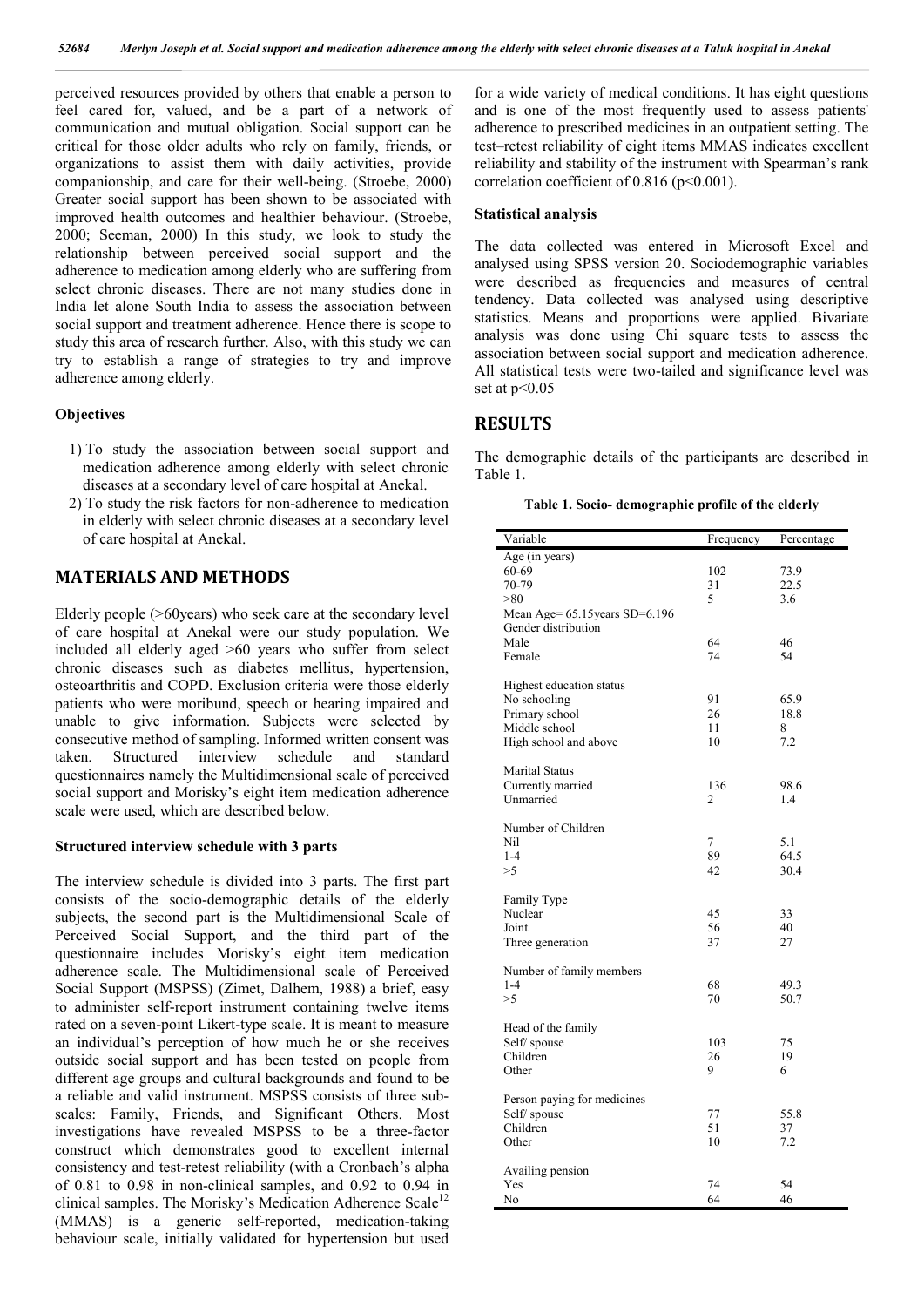Table 1 describes the Sociodemographic profile of the elderly people included in the study. Majority of the elderly were between the ages of  $60-69$  years  $(73.9\%)$ , female  $(54\%)$  and had no formal school education (65.9%). Majority of them belonged to joint family (40%) and declared themselves or their spouse to be the head of the family (75%). Around 55.8% of the elderly people were paying for their own medication while a similar number (54%) were found to be availing some form of pension.

**Table 2. Description of lifestyle factors**

| Variable                | Frequency      | Percentage $(\% )$ |
|-------------------------|----------------|--------------------|
| Perceived health status |                |                    |
| Healthy                 | 65             | 47                 |
| Unhealthy               | 73             | 53                 |
| Meal habits             |                |                    |
| Restricted              | 89             | 64.5               |
| Unrestricted            | 49             | 35.5               |
| Physical activity       |                |                    |
| $\leq$ 2times a week    | 51             | 37                 |
| $\ge$ /= 3 times a week | 87             | 63                 |
| Smoking habit           |                |                    |
| Currently smoking       | 18             | 13                 |
| <b>Ouit smoking</b>     | 1              | 0.7                |
| Never smoked            | 119            | 86.2               |
| Alcohol Consumption     |                |                    |
| Current drinker         | 7              | 5.1                |
| <b>Ouit drinking</b>    | $\mathfrak{D}$ | 1.4                |
| Never drank             | 129            | 93.5               |
|                         |                |                    |

Among the 138 elderly studied, only 47% of the elderly people considered themselves to be healthy. While assessing lifestyle habits it was found that a majority of the elderly consumed some restricted form of diet (64.5%), and 63% of the elderly exercised more than or equal to 3 times a week,13% of the elderly people were active smokers while 5.1% reported consuming alcohol regularly.



**Figure 1. Morbidity profile of the elderly**

Figure 1 shows the most common morbidity among elderly to be Diabetes mellitus (33.1%) followed by Hypertension (29.7%) and Osteoarthritis (18.1%)

Majority of the elderly were found to have lack of functional social support. The availability of someone to monitor their health condition, to accompany them to hospital and to help administer medication was poor. But, half of the elderly acknowledged the presence of someone who reminds them to take their medications regularly.

**Table 3. Description of the disease and medications**

| Variable                       | Frequency | Percentage |
|--------------------------------|-----------|------------|
| Number of diseases             |           |            |
| 1                              | 114       | 82.6       |
| $>/-2$                         | 24        | 17.4       |
| No of years since diagnosis    |           |            |
| $\leq$ =5                      | 107       | 77.5       |
| $6 - 10$                       | 13        | 9.4        |
| $>=11$                         | 18        | 13         |
|                                |           |            |
| No of hospitals consulted      |           |            |
|                                | 98        | 71         |
| $>=2$                          | 40        | 29         |
|                                |           |            |
| No of drugs per day            |           |            |
| 1                              | 79        | 57         |
| $>=2$                          | 59        | 43         |
| No of times drug taken per day |           |            |
| 1                              | 74        | 54         |
| $>=2$                          | 64        | 46         |
|                                |           |            |
| Injectable use                 |           |            |
| Yes                            | 43        | 31         |
| No                             | 95        | 69         |
|                                |           |            |

#### **Table 4. Practical social support**

| Ouestion                                           | Yes        | No         |
|----------------------------------------------------|------------|------------|
| Do you have someone who monitors your condition?   | 67(49%)    | 71(51%)    |
| Do you have someone to accompany you to hospital?  | 62(45%)    | 76(55%)    |
| Do you have someone to help administer medication? | 60(43%)    | 78(57%)    |
| Do you have someone who reminds you to take        | $69(50\%)$ | $69(50\%)$ |
| medication?                                        |            |            |



**Figure 2. Prevalence of social support among elderly people**

Of the 138 elderly people, 22(16%) of the elderly had high social support with a MSPSS score of greater than 69 while around 42(30%) elderly had moderate social support (49-68 score) and 74(54%) of the elderly people had low social support with MSPSS score of less than 48.



**Figure 3. Prevalence of Medication Adherence among elderly people**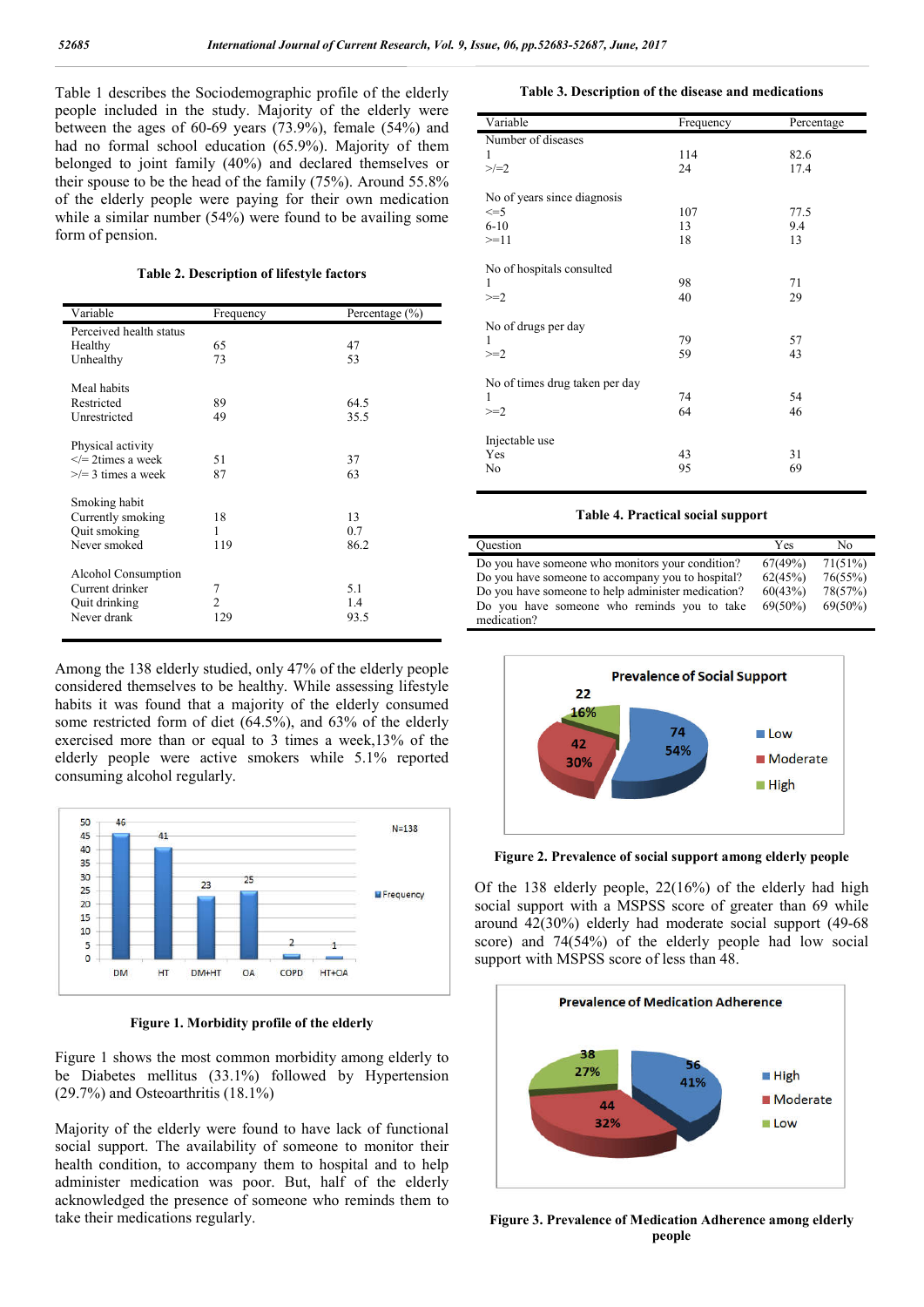According to Figure: 3 around 56(41%) of the elderly had high adherence to medication with a MMAS score of 8 while 44(32%) and 38(27%) of the elderly had moderate and low medication adherence respectively.

#### **Table 5: Associations**

**Table 5.1. Between variables and Social Support**

|           | Social support |          |      | Chi             |            |
|-----------|----------------|----------|------|-----------------|------------|
| Variables |                | Moderate | High | square<br>value | p<br>value |
| Unhealthy | 47             | 21       | 5    | 7.22            | $0.027*$   |
| Healthy   | 27             | 31       | 7    |                 |            |
|           |                |          |      |                 |            |
| Irregular | 32             | 16       |      | 6.313           | $0.043*$   |
| Regular   | 42             | 36       | 11   |                 |            |
| $<$ 2     | 45             | 26       | 27   | 10.105          | 0.067      |
| >2        | 11             | 18       | 11   |                 |            |
|           |                |          |      |                 |            |
|           |                |          |      |                 |            |
|           |                | Low      |      |                 |            |

Among the variables; those elderly who perceived themselves to be healthy and had regular meal habits had high social support. This association was found to be statistically significant.

**Table 5.2. Between variables and medication adherence**

| Variable | Medication<br>adherence | Low | Moderate | High | value    |
|----------|-------------------------|-----|----------|------|----------|
| Physical | $\leq$ 2times/week      | 13  | 16       | 22   | $0.003*$ |
| activity | $>3$ times/week         | 43  | 28       | 16   |          |
| Type of  | Joint                   | 27  | 16       | 13   | 0.056    |
| family   | Nuclear                 | 18  | 10       | 17   |          |
|          | Others                  |     | 18       | 8    |          |

Among the variables; those elderly who regularly undertook some form of physical activity more than 3 times a week had lower medication adherence, alternatively those elderly who exercised for less than 2 times a week had high medication adherence. Those elderly who belonged to joint families had lower medication adherence however this association was not statistically significant.

**Table 5.3. Between Practical social support and Medication adherence**

| Variable-Someone to |     | Good Adherence | Chi square value | value   |
|---------------------|-----|----------------|------------------|---------|
| Monitor the         | Yes | $25(35.2\%)$   | 16.785           | $0.00*$ |
| condition           | No  | $13(19.4\%)$   |                  |         |
| Administer          | Yes | 33 (42.3%)     | 22.531           | $0.00*$ |
| medicines           | No  | $5(8.3\%)$     |                  |         |
| Accompany to        | Yes | 28 (36.8%)     | 15.106           | $0.00*$ |
| hospital            | No  | $10(16.1\%)$   |                  |         |
| Remind to           | Yes | 26(37.7%)      | 9.820            | 0.07    |
| take medicines      | No  | $12(17.4\%)$   |                  |         |

There was a statistically significant association found between practical social support and medication adherence.

## **DISCUSSION**

Among the 138 elderly subjects studied, we found that 74(54%) had low perceived social support. Also, 38(27%) of the elderly subject had low medication adherence. In our study we found that 41% of elderly people had high medication adherence. In a study conducted among 100 communitydwelling adults 65 years of age and older it was found that the

average rate of medication adherence was 59% however only 10% of the elderly were adherent to their entire medication regimen while 90% were non adherent to atleast one medication. (Turner *et al*., 2012) This difference in medication adherence rate from our study may be attributed to the fact that our study was hospital based and hence we expect the elderly to have better adherence to medication because of their better health seeking behaviour. In another prospective cohort study conducted among 1549 community dwelling patients over 65 years old who were taking medications for coronary heart disease, hypertension, diabetes, and/or hyperlipidaemia it was found that overall 40% of patients had low medication adherence. (Gazmararian *et al*., 2006) In our study we found that 54% of the elderly people had poor perceived social support while only 16% had good perceived social support. In our study we found that practical social support was associated with high medication adherence. Similar findings were reported from a meta-analysis of 50 studies looking to see the association between social support and medication adherence. It was found that a greater degree of practical social support was most consistently associated with greater adherence to medication. However, evidence for structural or emotional support was less compelling. (Danielle Scheurer *et al*., 2012) In an unusual finding, those elderly who exercised for less than 2 times a week showed higher medication adherence as compared to those who exercised for greater than 3 times a week.

This may be attributed to the fact that elderly who were unable to follow some form of physical activity regularly due to varied reasons including frailty were more anxious to follow medication advice to keep their diseases under control. However those elderly who did follow more frequent physical activity took the liberty of skipping their medications as they felt their disease was already under control due their regular physical activity. Structural support, as defined by cohabitation or support from a spouse/significant other was not consistently associated with medication adherence. This implies that the mere presence of a spouse/partner is not sufficient to affect behaviour. Practical support—as defined by the number of sources (or satisfaction with the sources) of practical support for medication reminders, household responsibilities, or transportation—was consistently associated with improved medication adherence. Improved medication-taking behaviour was most closely associated with assistance in the very process of purchasing or administration of therapy. The one study that evaluated practical support using multivariate techniques found a dose-response relationship; an increased number of sources of practical support were associated with increased adherence. (Molloy *et al*., 2008)

#### **Conclusion**

Prevalence of adherence to medication among the elderly with select chronic diseases seeking health care at the Taluk Hospital at Anekal was found to be 40.6%. Better practical social support was found to be associated with good adherence to medication. However, no association was found between Perceived Social Support & medication adherence.

#### **Acknowledgements**

The authors are thankful to the Department of Community Health, St. Johns Medical College, Bangalore for all the help rendered during the study and manuscript preparation.